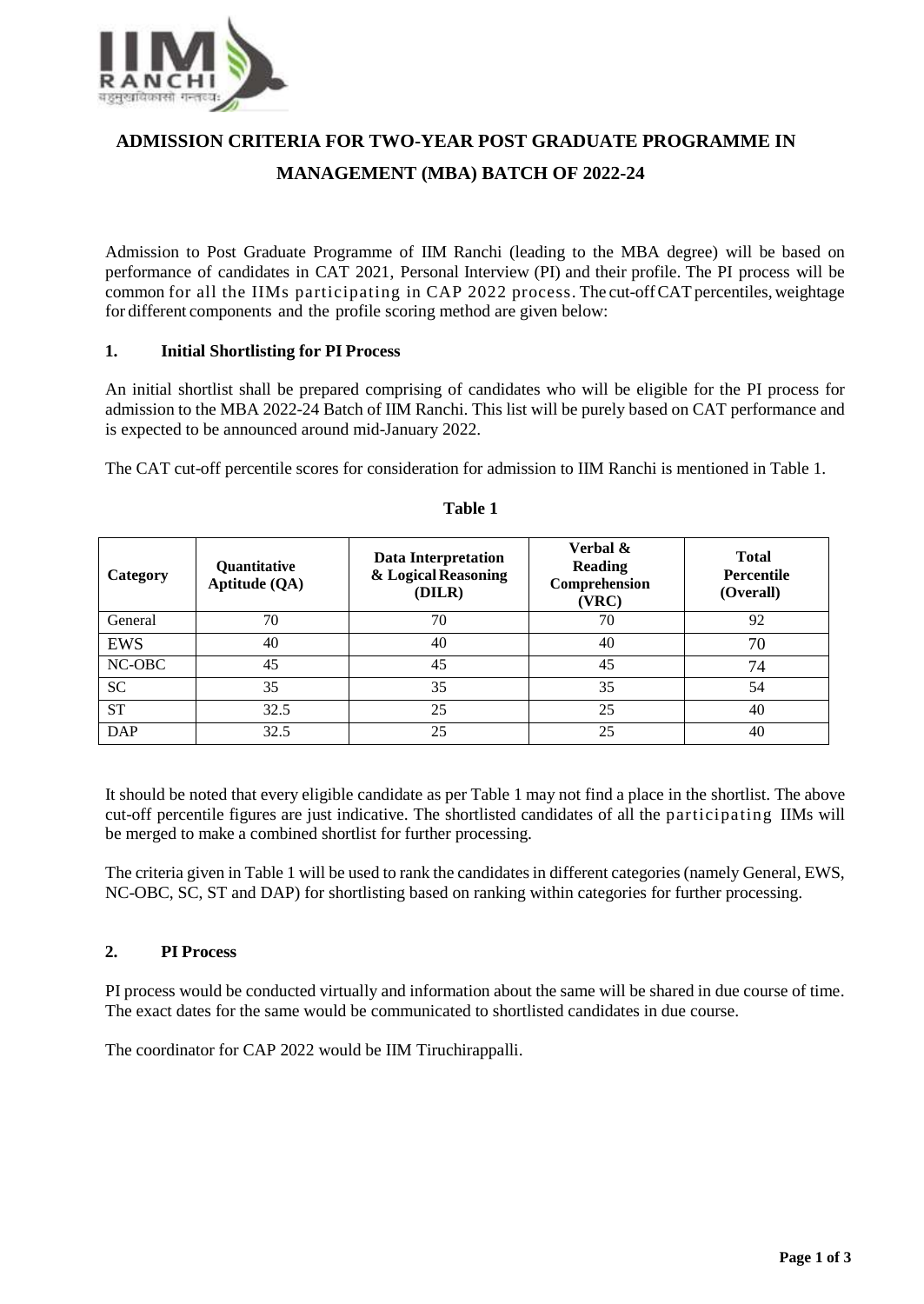

# **Final Admissions 2022-24**

After the completion of the PI process, admission offers for IIM Ranchi would be made based on a Consolidated Merit List (CML), which will be prepared on the basis of the following components and their corresponding weights:

| mı<br>н |  |
|---------|--|
|---------|--|

| Component        | Weightage |
|------------------|-----------|
| <b>CAT</b> Score | 40 %      |
| <b>PI</b> Score  | 30 %      |
| Profile          | 30 %      |
| Total            | 100 %     |

### **a) CAT Percentile**

40% weightage will be assigned to the CAT score for only those candidates who are eligible for PI.

### **b) PI**

The weightage assigned for Personal Interview (PI) score is 30%.

### **c) Profile**

The profile scoring methodology for IIM Ranchi is given in Table 3 below.

### **Table 3**

| Profile                   | Out of 30 Marks |
|---------------------------|-----------------|
| Academic Profile          |                 |
| Work Experience           |                 |
| <b>Academic Diversity</b> |                 |
| <b>Gender Diversity</b>   |                 |

# **d) Academic Profile (13 Marks)**

The Academic Profile will be prepared based on academic performance in SSC, HSC and Graduation as mentioned by candidates in their CAT application form, details of which is given in Table 4 below.

| As per CAT<br>application<br>information | $85\%$<br>& above | $80 - 85\%$ | $75 - 80\%$ 70 - $75\%$ |  | 70 - $65\%$ Less than $65\%$ |
|------------------------------------------|-------------------|-------------|-------------------------|--|------------------------------|
| <b>SSC</b>                               |                   |             |                         |  |                              |
| <b>HSC</b>                               |                   |             |                         |  |                              |
| <b>Graduation</b>                        |                   |             |                         |  |                              |

#### **Table 4**